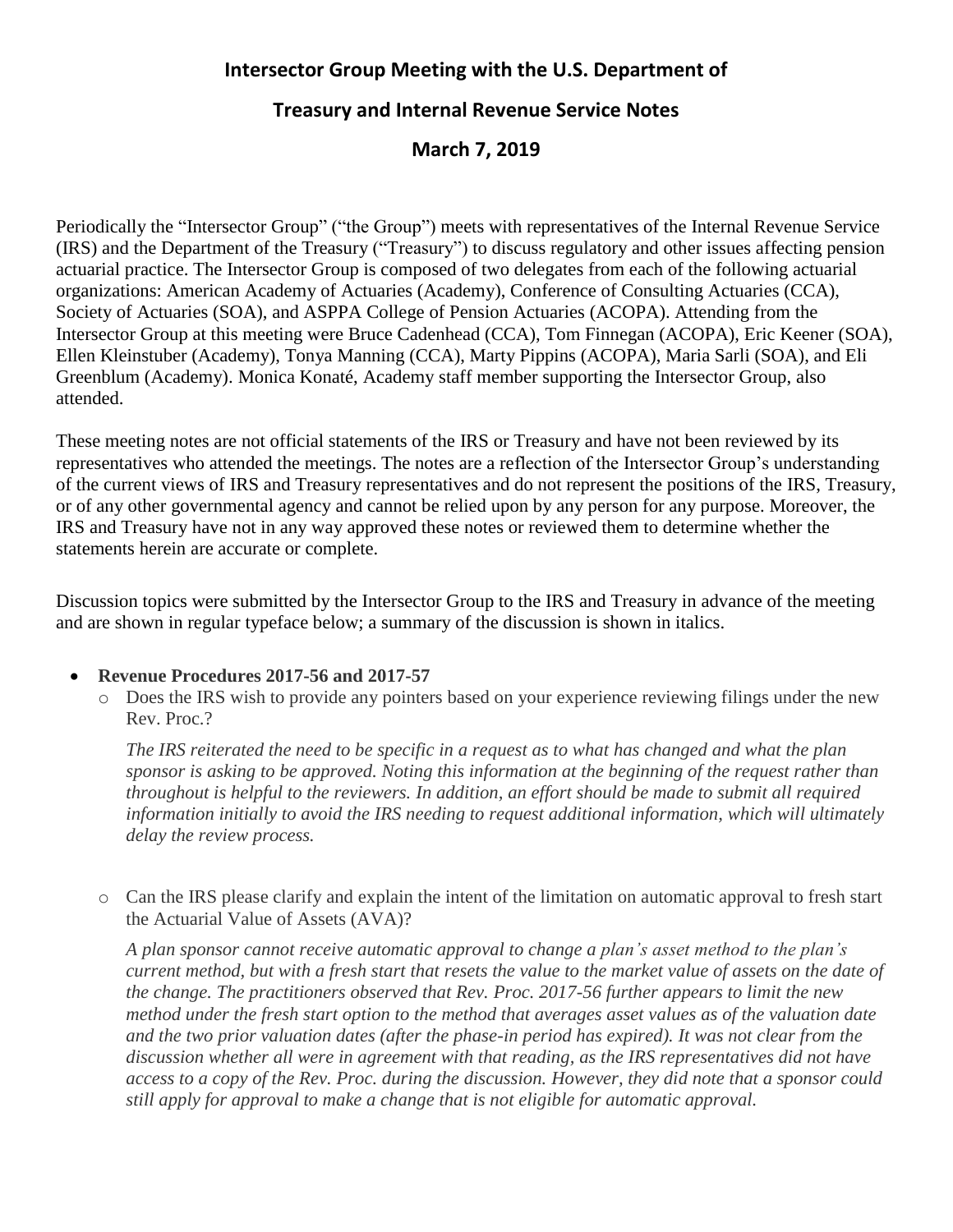o Has the IRS' position changed with regard to a merger that has a transition period that exceeds 12 months? It appears that an interim valuation is now required. If so, can this be communicated so potential filers understand what to expect when requesting approval for such mergers? Ideally, the revenue procedure would be expanded to include automatic approval for these types of mergers.

*Although there was a deliberate decision not to provide automatic approval for transition periods exceeding 12 months, the IRS does not have a stated position on such mergers (e.g., requiring an interim valuation). The practitioners observed that all of the recent rulings that they were aware of that had a transition period of more than 12 months required an interim valuation. The IRS pointed out that any recent rulings only apply to the submitted plans and were based on each plan's specific facts and circumstances. It was noted that the plan's funded status does flow into their decisionmaking process. They are trying to decide whether to issue guidance, but have not yet decided what the rules should be—deciding that and providing guidance is resource-intensive so practitioners should not expect anything soon.* 

o Given the amount of time typically required to review a method change request, corrections, if necessary, may not be known at the time that the relevant Schedule SB is filed. Do you have any recommendations for highlighting any ambiguous issues so that preliminary concerns about those issues might be addressed in advance of the formal ruling?

*An IRS ruling cannot be communicated until it has gone through all levels of internal review and is final. The approval process does not permit disclosure of intermediate internal discussions.* 

*If timing might be a concern, it is recommended that the timing of the filing be accelerated as much as possible and the filer highlight any timing issues with the filing.* 

*The Intersector Group then asked what could be done if a plan sponsor must file a Schedule SB reflecting a method change prior to receiving a response from the IRS. The IRS stated that any resolution to address IRS approvals that affect a plan's filing would need to be dealt with on a caseby-case basis per the specific facts and circumstances. The IRS noted that it does not have authority to provide relief for contributions that are ultimately deemed less than the minimum required contribution. As such, it is recommended that a plan sponsor make additional contributions to allow for any differences in what is reflected on the SB and the IRS' ultimate ruling. A plan sponsor can also request expedited handling if approval or lack of approval could result in a wide range of contribution requirements.*

*IRS indicated that they are working on providing additional guidance on funding method changes but are finding it to be very difficult since there are many potential examples of different facts and circumstances, so they expect it to be a while before any additional guidance is forthcoming.*

• **Final Form 5500 Filings**—It is not clear whether a Form 5500 needs to be filed for the disappearing plan when there is a merger on the first day of the disappearing plan's plan year. Many practitioners had understood that a merger on "December 31" and one on "January 1" could both be viewed as "stroke of midnight" mergers that occurred just as one plan year ended and just before the other began. The instructions recently added to the Form 5500 (to address plan terminations, we believe, where assets remain in the trust after the official date of plan termination) that a Form 5500 cannot be labelled as the final Form 5500 unless assets are zero is leading some attorneys to conclude that a Form 5500 filing is required for a one day plan year for the disappearing plan for a "January 1" merger.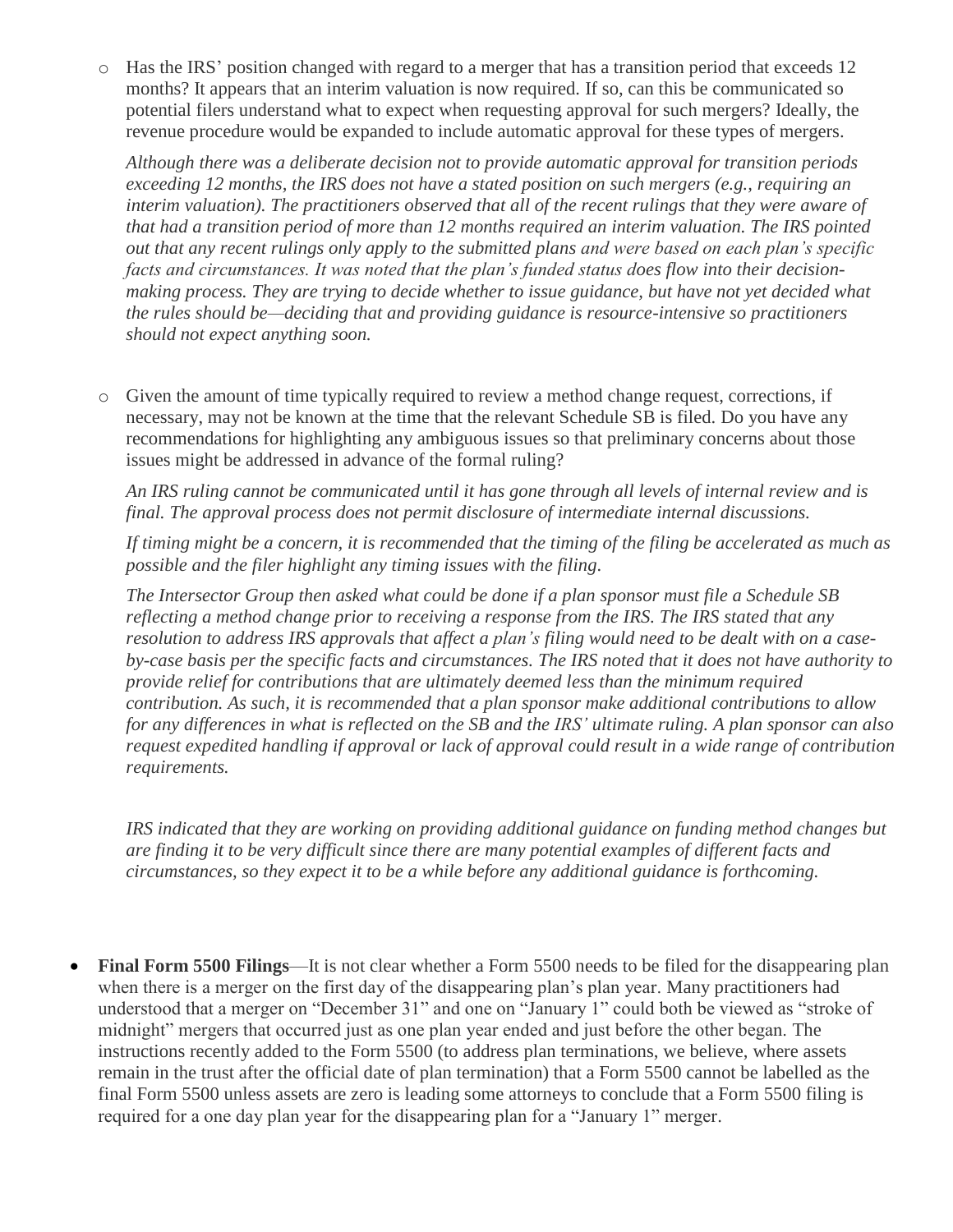*The IRS noted that the question of whether a one-day filing is required for a January 1 merger is something that would be settled jointly among the IRS, Pension Benefit Guaranty Corporation (PBGC), and Department of Labor (DOL) and indicated a willingness to include this topic in future discussions with the other agencies. The IRS would like the Intersector Group to follow up with examples as to why a merger would need to be on the first day of a plan year vs. the last day of a plan year before they determine if the two scenarios should lead to the same or different filing requirements.*

### • **Substitute Mortality Tables (SMTs)**

o Does IRS want to provide any pointers stemming from their review of SMT filings?

*During discussions, the IRS highlighted a few select issues noted below. It was noted IRS representatives were to participate on a panel for a session on this topic at the 2019 EA Meeting.*

- *Filers should ensure that they follow all of the procedures outlined in Rev. Proc. 2017-55*
- *Even though Rev. Proc. 2017-55 indicates that submissions may exclude information for ages above 100, the IRS is finding that they need to see all ages (if the simplified rule that only uses participants aged 50-100 is not being employed) to review the results, and they will ask for them if not provided in the submission.*
- *Even if the request involves using combined male and female experience to determine the mortality ratio, the IRS will want to review the calculations and so will need the male and female information separately, in addition to in combination.*
- *Even if the filer has determined that the change in coverage during the experience study period is less than 20%, if there has been a noticeable change the IRS will still want a demonstration that the study remains accurately predictive.*
- *The expected deaths are not always calculated correctly (e.g., projecting improvement to the wrong year, not using the correct mortality improvement scale, or not using combined male and female experience to calculate expected deaths if combining genders to determine the mortality ratio.)*
- o When a plan is approved for a plan-specific mortality table, we understand that the IRS's position is that the mortality assumption is no longer prescribed and therefore is subject to the requirement to be the actuary's "best estimate." Practitioners need clarity around considerations when an actuary needs to determine if a plan-specific table is still representative of future expectations. Also, timing is not clear. If the actuary determines that the plan-specific mortality table is no longer appropriate, when must the actuary no longer use it? Also, if a significant change in population occurs during 2019 (midyear, post-valuation date), can the table continue to be used for 2019 and 2020, or 2020 and 2021? (In other words, is "the plan year for which there is a significant change in individuals covered by the plan" under the regulations 2019, because the change occurred during 2019, or 2020, because that is when a change was first reflected in a valuation?)

*Regulations require that assumptions be the "best estimates" of future plan experience; however, prescribed assumptions are not subject to this requirement and SMTs (like other mortality choices) are treated as prescribed assumptions. If the threshold for the numeric change in headcount has not been met, there is no affirmative obligation to change the table or demonstrate that it remains accurately predictive, although there might be potential risk on audit if IRS deems it not accurately predictive.*

*If there is a 20% change in covered population, the default shifts to having to say whether or not the SMT remains accurately predictive (but still not whether the SMT is a best estimate).*

*In both cases, IRS/Treasury noted that they were not opining on whether or how any actuarial standards of practice might apply.*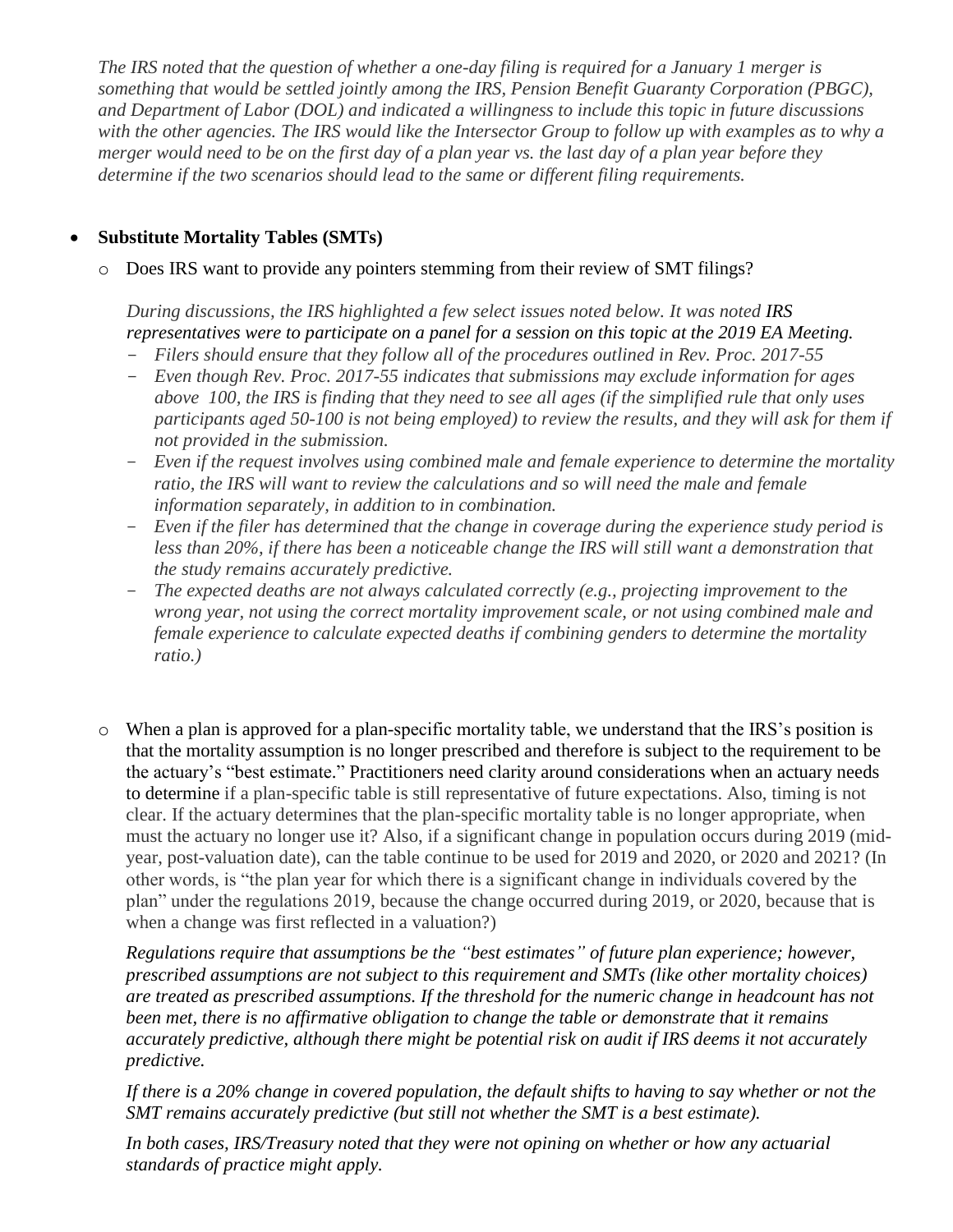*Regarding timing, if an SMT is being used for 2019, and a 20% change in covered population occurs during 2019, the SMT can be used for 2019 and 2020 and could not be used for 2021 absent a demonstration, approved by IRS, that the SMT remains accurately predictive. In this case the change is treated as occurring during 2019, rather than as of the valuation date in 2020, so 2021 is the second plan year following the year in which the change occurred. If the change in population results in the table no longer being accurately predictive, then 2021 is also the year following the year in which the table is no longer accurately predictive. In either case, the SMT could continue to be used in 2020 but not in 2021 (absent an IRS-approved demonstration).*

*Each 20% change needs to be certified. For example, if there were 10,000 participants in the experience study, and then the covered population later dropped to 7,000, the enrolled actuary would need to certify that the table remained accurately predictive to continue to use it. If the covered population later rose to 9,500, the enrolled actuary would need to certify again, because there was a change of at least 20% from the 7,000.*

• **Market Rate of Return (ROR) Plans—**In 2017, both the Academy and ACOPA wrote comment letters to IRS with respect to more appropriate measures to project variable rates, especially market-based variable rates, into the future for Code sections 410(b), 401(a)(4), 401(a)(26) and other purposes. This was based on an understanding that the Service was looking at those issues at that time. Any updates? The lack of alternative measures is particularly troubling since there are now a large number of ROR plans in the small plan marketplace that had negative returns in 2018. If the negative rate is forecast, or even if zero is forecast, the plans face potential Code section 401(a)(26) failures.

*There is no accrued benefit definition for purposes of Code section 401(a)(26). The IRS recognizes that further guidance is needed and, as such, this is an active project, but the IRS anticipates it will be some time before the project is complete.*

• **Multiemployer Technical Correction—There is a need for technical corrections to address the situation** where a multiemployer plan is in the red zone at the end of its rehabilitation period and still has a funding deficiency such that excise taxes might apply. Practitioners were hoping for technical corrections to fix this issue. What can or should be done without these corrections?

*The practitioners indicated that plans are reaching the point where this matters. Some plans were in the red zone in 2008, and it is theoretically possible that a plan had its 10-year rehabilitation period end 12/31/2018. Certainly, there are plans with Rehabilitation Periods that will end 12/31/2019. Practitioners believe there should be an exemption from the excise tax, but there have been no technical corrections nor guidance that addresses this. The excise tax falls on the employers, not the plan. When the Schedule MB shows a deficiency, will the excise tax be assessed? Nothing on the Schedule MB actually shows when the rehabilitation period ends. Of course, if the plan emerges from critical status "on time," it is not an issue.*

*The IRS is aware of the need for corrections and the issue with timing and agrees that the language in the statute is "challenging." A three-agency report issued in 2010 or 2011 noted this ambiguity. No advice was offered.*

• **Adjusted Funding Target Attainment Percentages (AFTAPs) and Annuity Purchases—**Retiree annuity purchases have become a lot more common. It is rarely possible to determine with complete accuracy which of these participants were non-highly compensated employees (NHCEs), and even when it is it may not be possible to assign a portion of the annuity purchase price specifically to that group. This appears to be a situation where there is missing data and where an assumption must be made for that missing data. Given the consequences of being wrong and certifying an AFTAP in the wrong range, some in this situation have elected to take a conservative approach to setting the assumption. What is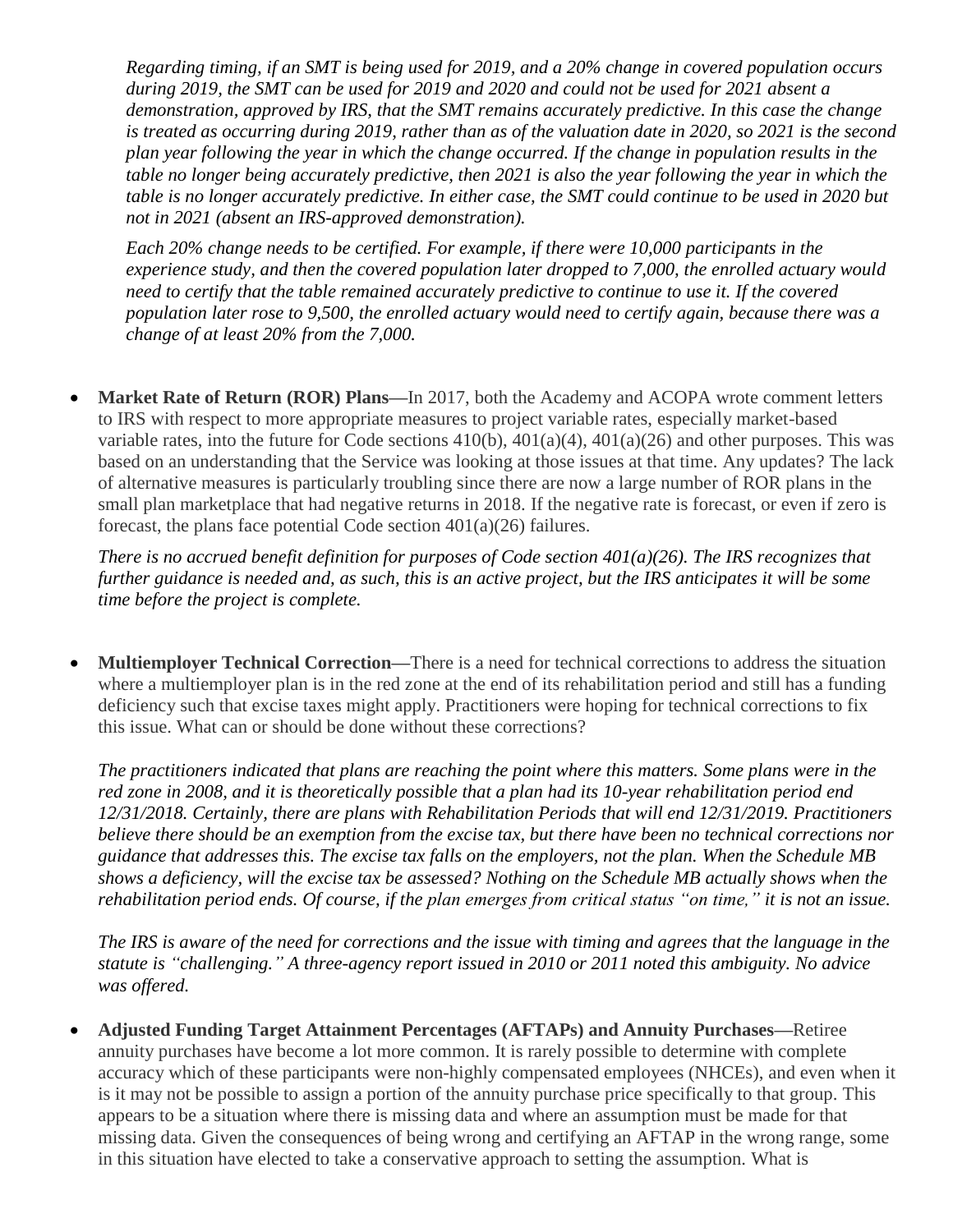conservative in this context depends on the situation. For example, if the AFTAP would be below 80% if annuity purchases are fully excluded and above 80% if fully included in the AFTAP, the conservative approach might be to make an assumption that errs on the side of underestimating the proportion of former NHCEs in the annuity purchase group and then have the sponsor make a contribution to get the plan to at least 80% on that basis (so that additional information, if it becomes available, would most likely support an AFTAP greater than 80%—but within the certified range). Can you confirm that making a reasonable assumption for missing data is a valid approach and the AFTAP is therefore considered final?

*The IRS noted that the structure of Code section 436 puts a premium on accuracy and there is not really any room to be "off." The IRS must administer the law as written. A plan sponsor is required to maintain appropriate records, and IRS views this as an issue with missing data but not one that can be managed by making a reasonable assumption with respect to missing data. Further, the IRS cannot write a rule to address missing data as this would create an incentive for a plan sponsor to not retain data. Still, the IRS recognizes that, prior to the passage of Pension Protection Act (PPA), plan sponsors were not aware of the need to retain a record of which former employees were highly compensated employees (HCEs) for AFTAP purposes. In many cases it can be demonstrated that the AFTAP would be in the same range regardless of which participants covered by the purchase were former NHCEs and therefore any subsequent data correction would not result in a material change in AFTAP. When there is uncertainty, the IRS recommends a plan sponsor make sufficient contributions so that the AFTAP would remain in the same range regardless of what might be found with regard to missing data.*

• Life Expectancy Tables—The life expectancy tables used under Code section 7520 are supposed to be updated every 10 years, and the last update was issued back in 2009. Does IRS plan to issue new tables later this year? If so, will there be sufficient time between the date of issuance and effective date to allow for implementation?

*The IRS is working on this issue. The life expectancy tables under Code section 7520 are based on U.S. population data from the Centers for Disease Control and Prevention (CDC). However, updated information from the CDC is not yet available. As a result, guidance will likely need to wait until this information is available. The timeline for availability of the CDC data, and IRS' subsequent revision to the Code section 7520 tables, is unknown.*

• **Retiree Lump Sum Payments—**The IRS recently released guidance indicating there is no longer an intention to propose modified Code section  $401(a)(9)$  regulations to address retiree lump sum windows. Is there anything you can share regarding this decision beyond what is indicated in Notice 2019-18? Are there any specific features of such an offering that might raise particular concern when the IRS reviews whether the amended plan satisfies the requirements of the Code noted in section III of the Notice?

*The IRS is no longer intending to modify the Code section 401(a)(9) regulations and, as stated in Notice 2019-18, does not intend to challenge retiree lump sum windows as a section 401(a)(9) issue. In Notice 2019-18, the IRS pointed out that other Code sections must still be satisfied. However, they have not recently engaged in analysis of specific issues that might be of concern with regard to these other Code sections. The IRS reiterated that the requirements of the section 401(a)(9) regulations need to be met.*

• **'New Form 5500'—**Is the 'New Form 5500;' still in development, or has the project been abandoned?

*The modernization project is still active and is a coordinated effort across the three agencies. The DOL oversees the project, including contracting with the outside vendors that support the work of the*